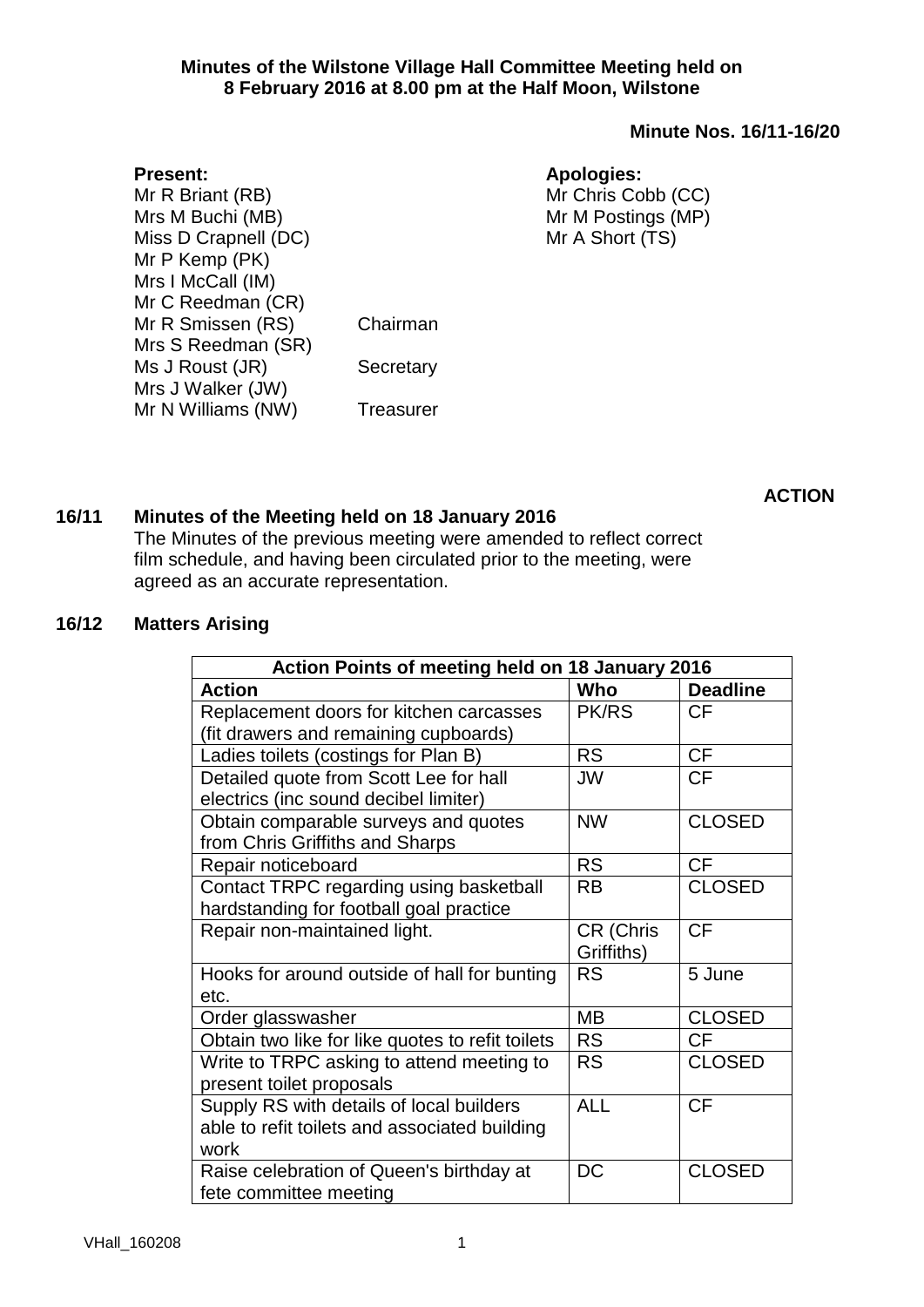# **i) Action Points**

Detailed quote from Scott Lee for hall electrics - JW will circulate Scott's quote to the committee.

Chris Griffiths - held in abeyance for the time being. Emergency lighting is now ok but will need looking at in the future.

Non-maintained light - CR will make a note of the details on the light so RS can order a replacement. CR has ordered various striplights and starters.

Glasswasher - now installed and working well. We need an isolator, or some other means, to stop hall hirers using it. RS will investigate. In short term we'll just take fuse out of plug.

Alternate quotes for ladies toilet - IM will send RS details of a reputable builder.

### **16/13 Ladies' Toilets**

TRPC agreed proposals regarding refurbishment of ladies toilets. They will pay and we will make a donation to Parish Council. RS is now trying to get two alternative quotes. PK raised concern regarding some of the items in the specification - they are beautiful but maybe not robust enough for public use.

### **16/14 Treasurer's Report**

Finances are in good shape.

## **Balances - 8 February 2016**

| Current<br>Deposit<br><b>Money Market</b> | 414.68<br>31,840.54<br>7,000.00 |                                                     |
|-------------------------------------------|---------------------------------|-----------------------------------------------------|
| Petty cash                                | 1,390.16                        | (inc. £750 Cabaret Night bar<br>take!)              |
| Awaiting paying in                        | 382.00<br>41,027.38             |                                                     |
| Outstanding bills<br>Unpaid cheques       | -737.99<br>0.00                 | (insurance)                                         |
| <b>Total funds</b>                        | 40,289.39                       |                                                     |
| Approx. profit<br>current financial year  | 12,000.00                       |                                                     |
| (inc $£6,000$ grant from $TRPC$ )         |                                 | (£2,300 glasswasher paid for<br>since last meeting) |

### **16/15 Website**

Julie Yeardye had designed a new website for the village. NW will circulate the URL of the draft website for the committee to see.

**NW**

### **16/16 Past Events**

**Cabaret Night -** this was a great success and everyone was full of praise for it. The bar takings were over £700. Thanks to MB, JW and Peter Walker for organising it.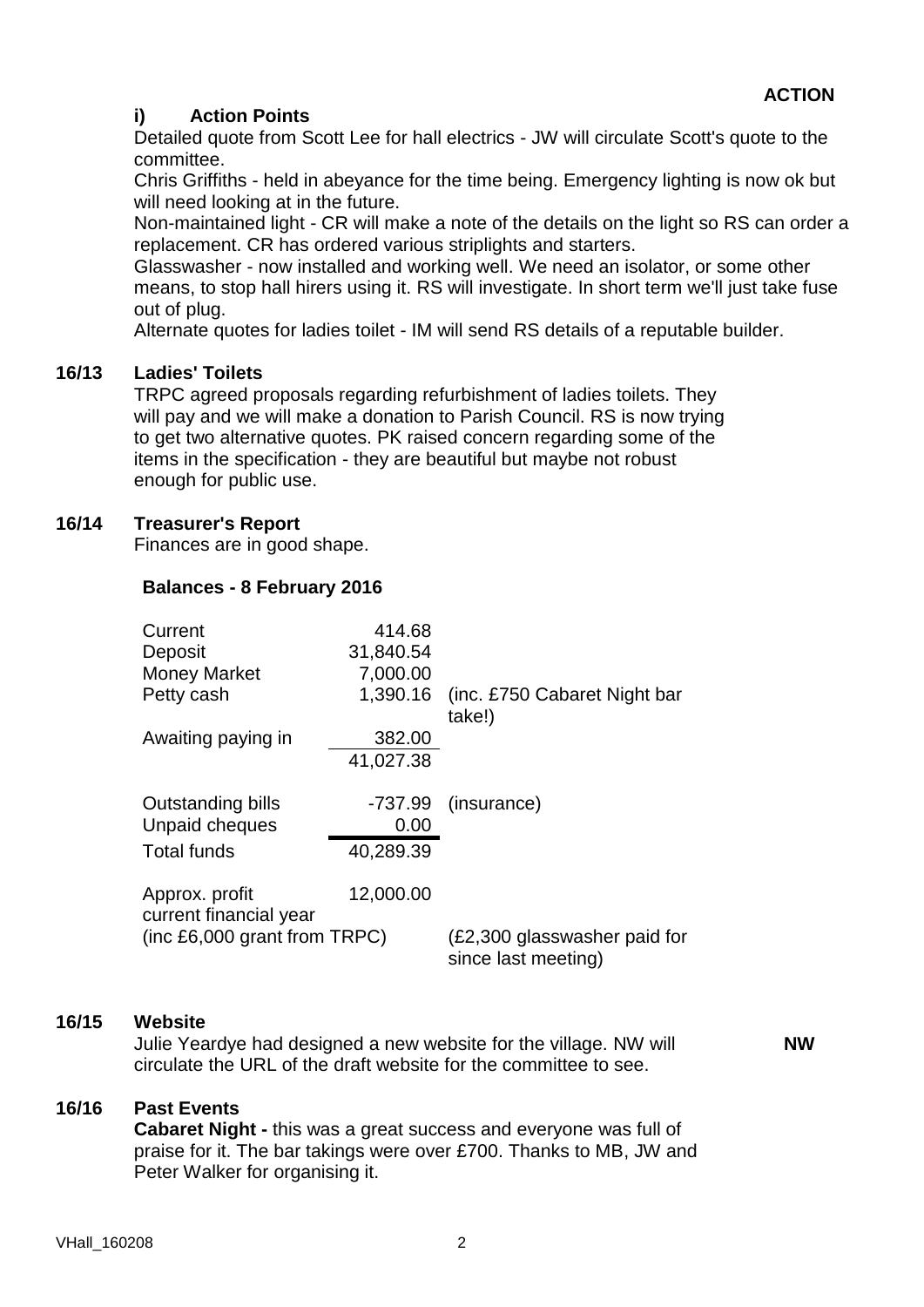|       |                                                                                                                                                                                                                                                                                                                                                                                                                                                                                                                                       | <b>ACTION</b>                           |
|-------|---------------------------------------------------------------------------------------------------------------------------------------------------------------------------------------------------------------------------------------------------------------------------------------------------------------------------------------------------------------------------------------------------------------------------------------------------------------------------------------------------------------------------------------|-----------------------------------------|
| 16/17 | <b>Future Events</b><br><b>Film Nights</b><br>19 February - Sunshine on Leith; 18 March - Lady in the Van and 8 April<br>- Spectre.<br>There is plenty of beer for the next film night but we may be getting low<br>on wine. NW to do a stock count and RS will order from Wine Society or<br>Majestic.<br>Fete - 2016<br>Next meeting 22 February at 7.30pm. Theme to be decided, but a farm                                                                                                                                         | <b>NW/RS</b>                            |
|       | theme is looking most likely.                                                                                                                                                                                                                                                                                                                                                                                                                                                                                                         |                                         |
| 16/18 | <b>Hall Lettings</b><br>Summer Club - this was presented at TRPC meeting. Looking at 1st to<br>5th August from 9-4pm. RS had asked regular hirers if they would be<br>willing to give up their slots for this week. Hirers were not too happy<br>about this and we are not sure how well supported the summer club<br>would be by local children. Our response will be that whilst we are<br>supportive of hosting a summer club we don't want to upset our regular<br>hirers who support us all year long.                           | <b>RS</b>                               |
| 16/19 | <b>Any Other Business</b><br>AGM - CR/SR will see if church is free on Monday 16 May. JER to<br>put notice in Village News.<br>Gents WC - doors do not shut properly and need shaving. One of<br>$\bullet$<br>urinals dribbles when it flushes. There is also a lot of damp in both<br>the gents and the ladies toilets. RB will look at the two doors on<br>Tuesday morning.<br>Railings around war memorial - they will be painted black, RB asked<br>$\bullet$<br>if any objections to painting poppies red with green foliage. No | <b>CR/SR</b><br><b>JER</b><br><b>RB</b> |
|       | objections raised.<br>Cabaret night - MB asked for suggestions on who could write a<br>round-up of the evening for the Village News IM will ask John<br>McCall.                                                                                                                                                                                                                                                                                                                                                                       | IM                                      |
|       | Hall chairs - Peter Walker asked if it is a good idea to get rid of some<br>$\bullet$<br>of the black chairs. PK will contact Tring School to see if they would<br>like some.                                                                                                                                                                                                                                                                                                                                                         | <b>PK</b>                               |
| 16/20 | <b>Date of Next Meeting</b><br>The next meeting will be on 14 March in the 19th Hole, Half Moon.                                                                                                                                                                                                                                                                                                                                                                                                                                      |                                         |

| Action Points of meeting held on 8 February 2016 |              |                 |  |  |
|--------------------------------------------------|--------------|-----------------|--|--|
| <b>Action</b>                                    | Who          | <b>Deadline</b> |  |  |
| Replacement doors for kitchen carcasses          | <b>PK/RS</b> |                 |  |  |
| (fit drawers and remaining cupboards)            |              |                 |  |  |
| CR to make a note of the details on the          | CR/RS        |                 |  |  |
| light so RS can order a replacement.             |              |                 |  |  |
| Circulate quote from Scott Lee for hall          | <b>JW</b>    |                 |  |  |
| electrics)                                       |              |                 |  |  |
| Repair noticeboard                               | RS           |                 |  |  |